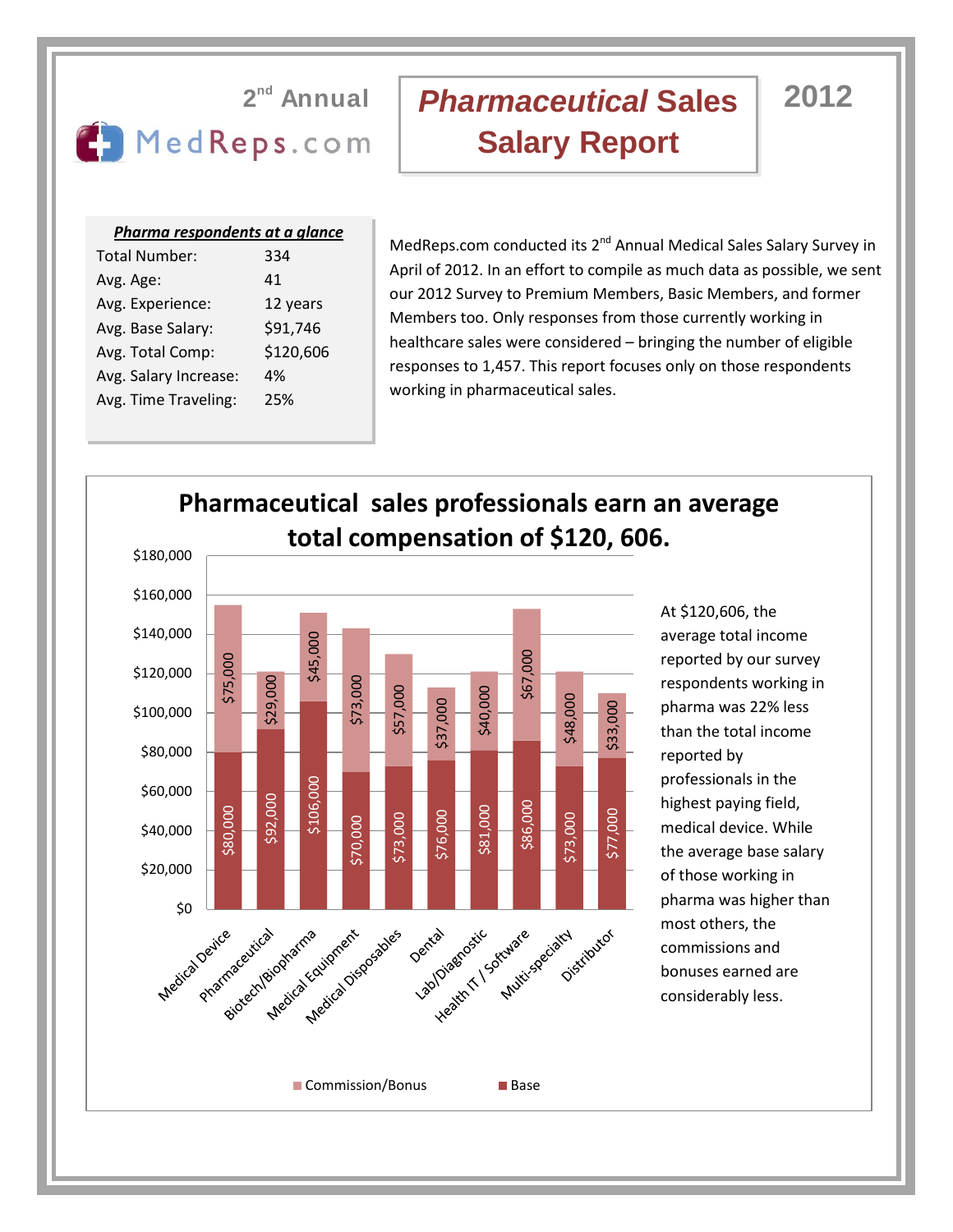

The 2012 average indicates a 4% increase over the average total compensation reported by pharma sales professionals in 2011 (\$115,737). This lines up with the 73% of respondents reporting that they had received an increase in the past 12 months– the average increase reported was 4%.





Men working in pharmaceutical sales earn, on average, 8% more than women. The difference may in part be explained by the fact that 72% of the higher paying pharma sales management positions are held by men.

Pharma base salaries steadily increase with age, but commissions and bonuses did not vary all that much. The most significant jump in total compensation appears between the 20-30 and 31-40 age groups, but it continues to climb as respondents get older. (Note: Income for 60+ based on very limited data.)